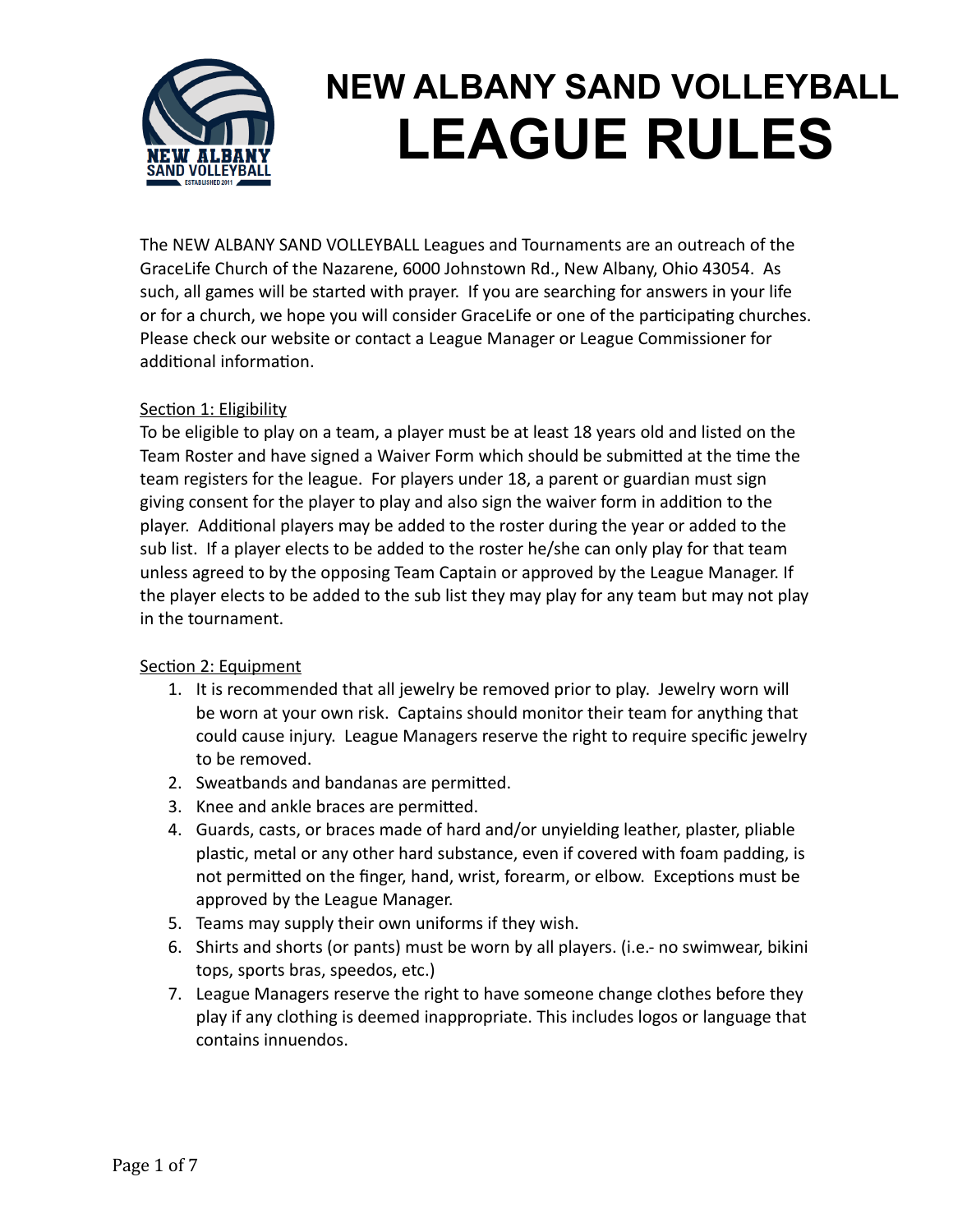

### Section 3: Team Captain Responsibilities

- 1. See Section 6 on "Disagreements" for Team Captain responsibilities
- 2. Use the league website/app to get all team members registered.
- 3. Collect all team fees and pay when registering the team on the league website. Registration is not final until league fees are paid.
- 4. Assist in getting team member information necessary to register the team (if applicable, contact info., shirt sizes, child care needs, etc.)
- 5. Ensure that each team member and any subs sign the electronic or paper Waiver Form.
- 6. Communicate all league rules and procedures to team members.
- 7. Report or text the score to the League Manager or record the match scores on the appropriate form.
- 8. Assist in notifying the team members in the event of a postponement or cancellation of a game.
- 9. Funnel all questions and suggestions before and during the season from team members to the League Manager or Commissioner. Communicate the answers/ responses back to the whole team.
- 10. For communication purposes, the League Manager or Commissioner may attempt to communicate with the Team Captains on any issues that arise during the season. The Team Captain will be responsible to communicate with his/her team members.
- 11. Should any disciplinary action need to be taken against a team member it is expected that the Team Captain will assist and be supportive of the decision.
- 12. If needed, Team Captains should assist the League Manager in getting volunteers for scorekeeping of other games.
- 13. Team Captains should do their best to ensure that the league is fun for all team members.
- 14. Team Captains should declare any known eligibility issues prior to the match or as soon as they become aware.

#### Section 4: Gender Rules & Players/Teams

- 1. Player Min/Max for 6 on 6 Mixed Leagues
	- a. Players on the court: Min 2 / Max 6
	- b. Male players on the court: Min 0 / Max 4
	- c. Female players on the court: Min 0 / Max 6
	- d. A team may start with a minimum of 2 players (no gender restrictions).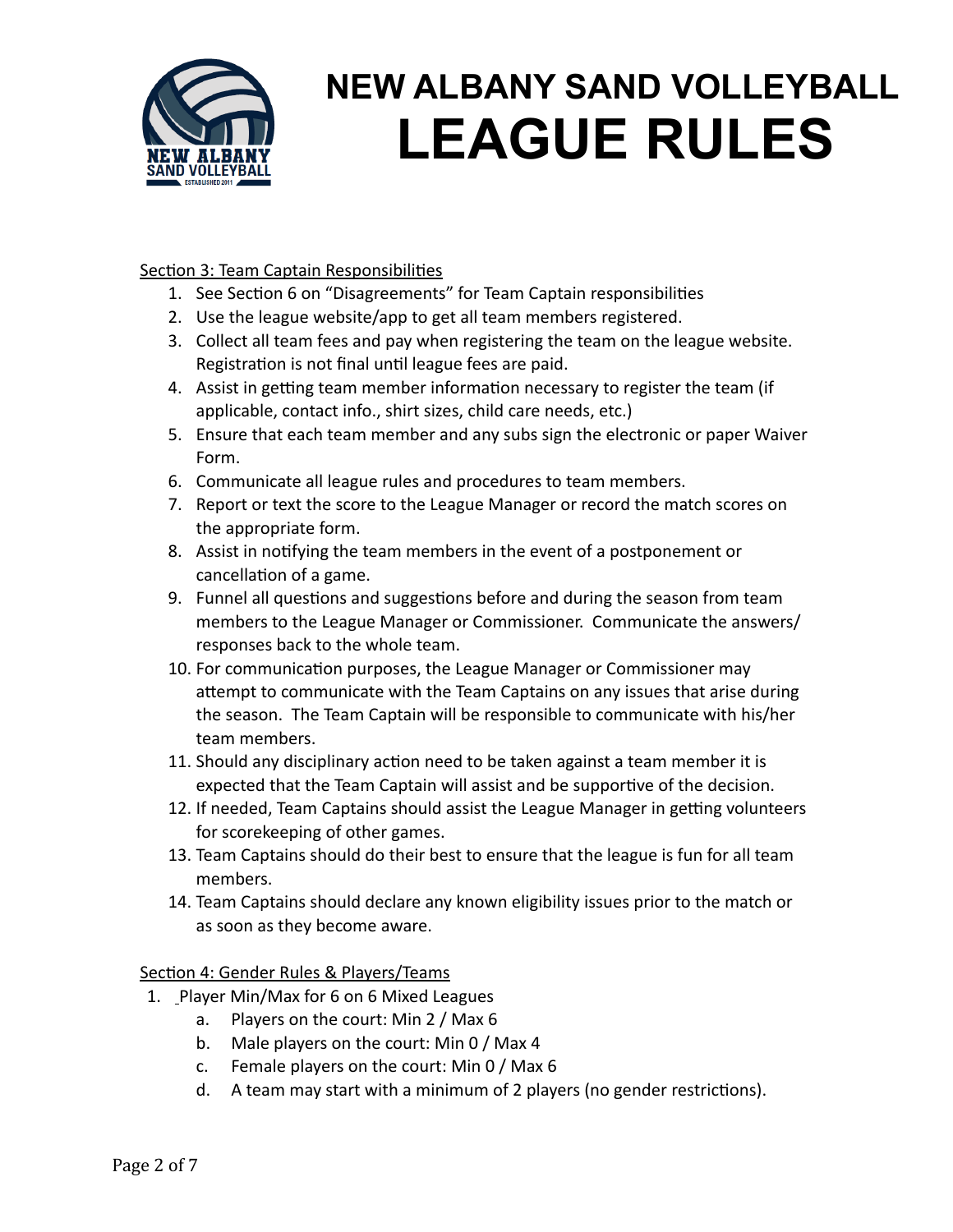

- 2. Player Min/Max for 4 on 4 Mixed Leagues
	- a. Players on the court: Min 2 / Max 4
	- b. Male players on the court: Min 0 / Max 3
	- c. Female players on the court: Min 1 / Max 4
	- d. A team may start with a minimum of 2 players (no gender restrictions).
- 3. Player Min/Max for 2 on 2 Mixed Leagues
	- a. Players on the court: Min 2 / Max 2
	- b. Male players on the court: Min 1/ Max 1
	- c. Female players on the court: Min 1 / Max 1
	- d. A team must start with a minimum of 2 players (no gender restrictions).
- 4. Rotational Substitutions (during matches): Teams are allowed an unlimited number of substitutions by rotation, however, teams may only substitute by rotation. Substitution by rotation allows players to rotate in a continuously rotating fashion. When substituting by rotation, players must consistently enter the game at the serving position or the opposite front position. A substitution cannot place a team in a position of having more than 4 males on the court. The use of a libero position/ substitution is not permitted.
- 5. Roster Management: Sub rules vary by league as follows:
	- a. For the Competitive Leagues: A player may be added to a team's roster or added to the sub list. If a player is added to the team's roster he may only play for that team and is eligible to play in the season ending tournament for that team. If a player is added to the League sub list, he/she may play for multiple teams during the season but only one team per day/night.
	- b. For Recreational Leagues: A player may sub for more than one team per day/ night of scheduled games except if the Team Captain and the League Manager determine it to be a competitive problem. A player that has subbed for multiple teams during the season may play for one team during the season end tournament
	- c. Subs and players may play in different leagues if they do not violate the above rules.
	- d. Any exceptions must be approved by the League Manager.

#### Section 5: Forfeits/Defaults

- 1. Please have your team arrive early each night; games are scheduled back to back and all games need to start on time.
- 2. These are the situations that a "default" will apply:
	- a. 5 Minutes Late: The team ready for play will be awarded a win for the first game (21-0).
	- b. 10 Minutes Late: Forfeit two games, recorded 21-0, 21-0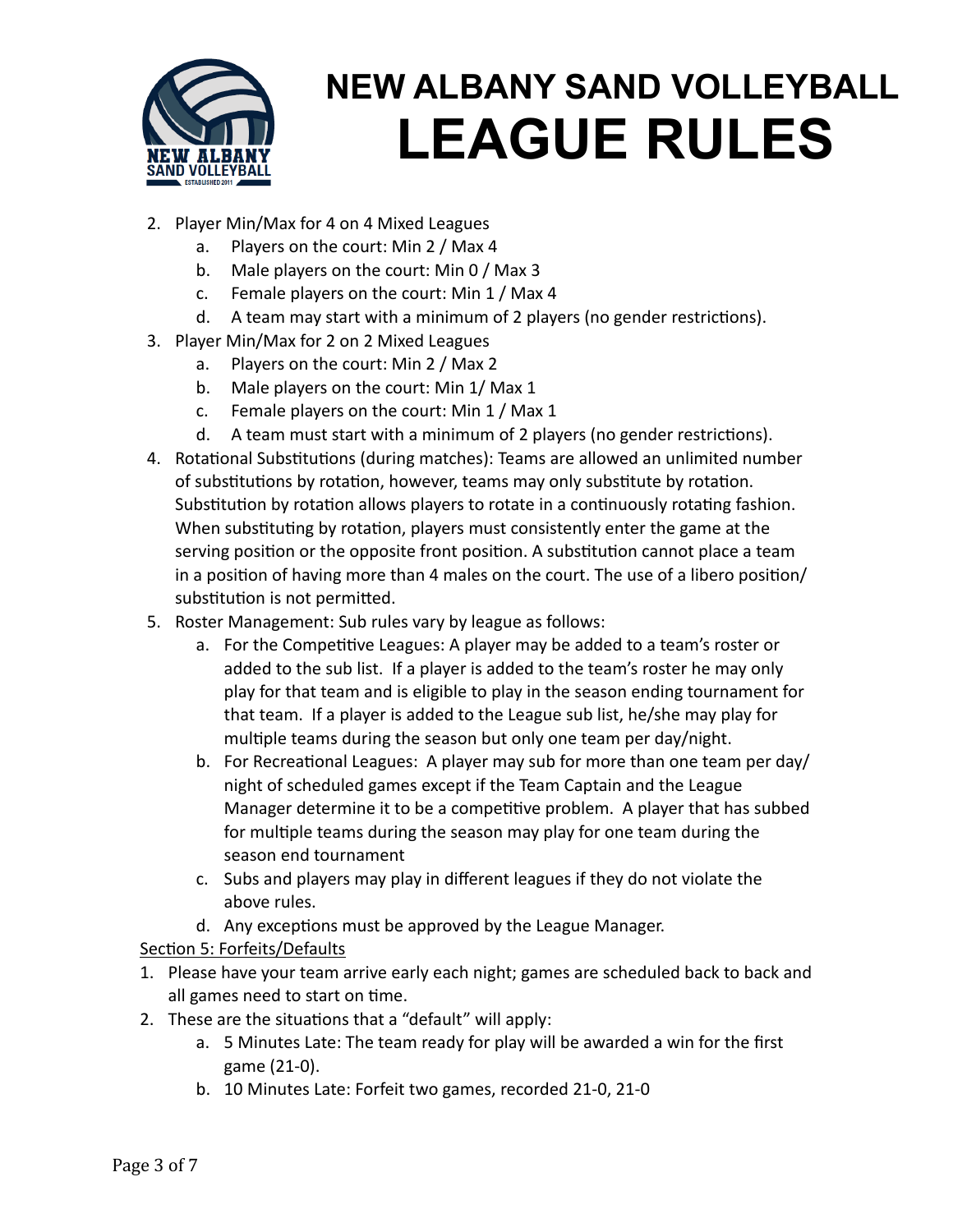

- c. 15 minutes Late: Forfeit all three games, recorded 21-0, 21-0, 21-0
- 3. If neither team is ready to play within 15 minutes of the scheduled game time, both teams will forfeit all game and the score recorded as 0-0 and no games will be awarded a win or loss. If both teams are less than 15 minutes late but later than the scheduled time, every effort will be made to allow the two teams to play all 3 games. However, the League Manager will have the power to call any number of the games a forfeit if both teams are later than 10 minutes.
- 4. There are three additional situations that will result in a forfeit:
	- a. Not Enough Players Team does not have the required number of players to participate based on the times outlined above.
	- b. Eligibility One or more of the players participating is ineligible and therefore may not participate. Ineligibility may be due to the player being a roster violator, being previously ejected, or ruled ineligible for sportsmanshiprelated issues, etc.
	- c. Sportsmanship Game is ended by League Manager for sportsmanshiprelated issues.
- 5. Any team knowing in advance that they will be unable to play a regularly scheduled contest shall contact the League Manager and opposing Team Captain as early as possible. It is completely at the League Manager's and opposing Team Captain discretion whether the game is rescheduled to another time. If the match is rescheduled and their becomes any reason the match can't be played the original team asking for the match to be rescheduled will forfeit the match.
- 6. If a team has been granted a forfeit and the contest is then canceled due to weather, the forfeit will be removed and the contest will be played normally if the games for that day/night are rescheduled.
- 7. The League Manager will notify the team captains of any postponements due to weather. GraceLife Church of the Nazarene reserves the right to postpone any volleyball league games.

Section 6: Disagreements

- 1. If a team feels there has been a misinterpretation of a rule, the Team Captain may calmly and immediately request a time out and discuss the situation with the opposing Team Captain.
- 2. No team members may be involved in the discussion between Team Captains. As appropriate, Team Captains might step aside from the court to discuss in a more private setting.
- 3. If the Team Captains cannot reach an agreement, play will be stopped until the League Manager or his/her designee can provide judgment and/or explanation.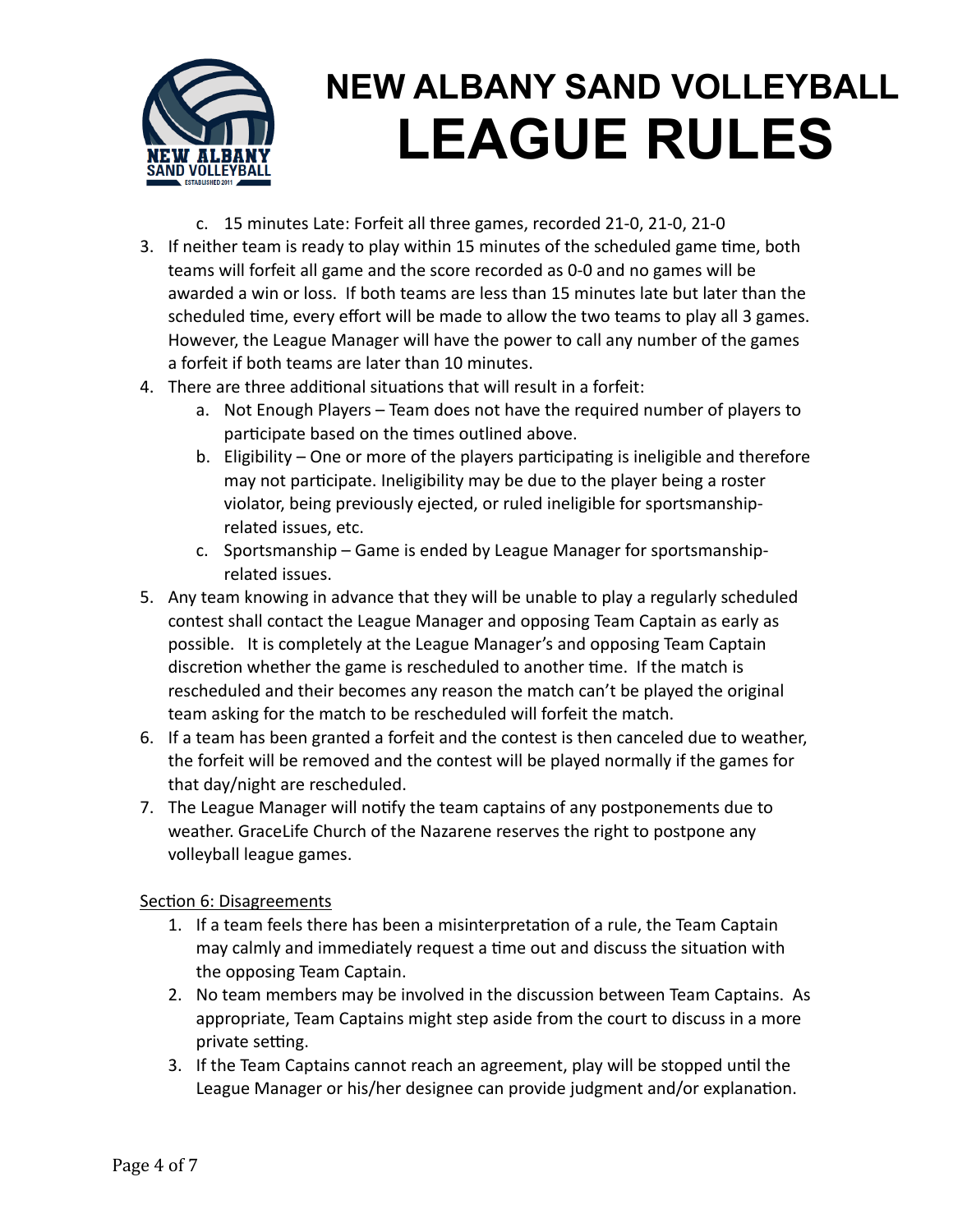

### Section 7: Match/Game Rules

Game Rules will be enforced differently based on the level of play in the league. All violations of rules must be identified **immediately** when they occur. Violations should be self-reported by the player/team committing the infraction for both Competitive Leagues and Recreational Leagues. In cases where a team feels the opposing team has missed a violation Team Captains should follow the procedure outlined in the Disagreement Section. If a violation occurs and is identified, a point is awarded to the team that did not commit the violation. In some situations, Team Captains may both agree that the proper thing to do is replay the point. However, this should only be done when both Team Captains agree. For Recreational Leagues, play should only be stopped for violations if an egregious violation has occurred that lead to an advantage for the violating team. It is considered acceptable to inform the opposing team of a violation in the spirit of helping the opposing player learn the game better. It is expected that at all levels of play to self report a violation.

- 1. All matches consist of three games.
- 2. All games count towards the standings.
- 3. All games are played with rally scoring to 21 points.
- 4. A team must win by two or by scoring 25 first.
- 5. There is no mercy rule in effect.
- 6. Each team is allowed time outs to be used by the Team Captain only when the ball is dead. Time outs should be limited to rules discussions by Teamn Captains, player injury and one time out per game for strategic reasons.
- 7. If another ball enters the court during play, play may be stopped by either team on that court and the point restarted (This is not a team time-out).
- *8.* Before the game begins, the Home team as listed on the schedule can choose which team serves first **OR** which side of the net the teams will begin play. The AWAY team then picks the remaining choice. Prior to the second game, teams will switch sides and the serving team from game one will receive and vice versa. Prior to the third game, teams will switch sides again with the serve returning to the original serving team. Teams may switch sides of the net in the third game when the first team to reach 11 points, *if it is requested by one of the Team Captains before the start of the third game.*
- 9. The serving player shall announce the serve by calling out "service" and the score of the game prior to serving the ball.
- 10. Players may serve the ball from any point behind the end line and within the width of the side lines. The serving player may not step over, step under, or come in contact with the end line prior to serving the ball.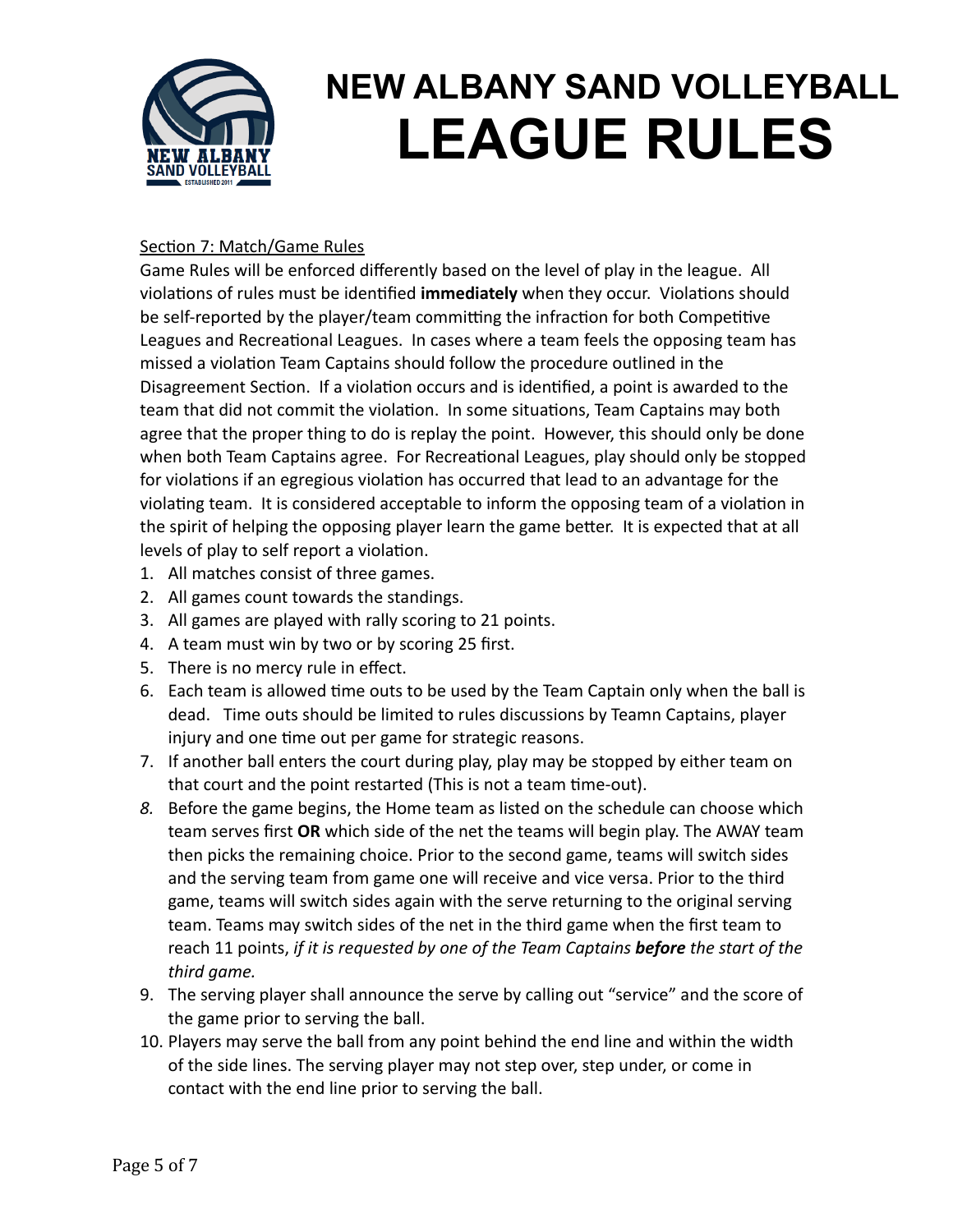

- 11. After the serve and beginning with the receiving team, each team is allowed a maximum of three successive contacts of the ball to return the ball to the opponent's area. A block does not count as one of the successive contacts.
- 12. The receiving team's front row players may not block or attack the serve. If a front row player is the first to make contact with a serve, that player must play the ball to another player on the same team, or maintain contact with the ground to propel the ball back over the net on the initial contact.
- 13. The ball may be hit with any part of the body. If the ball contacts a player's foot, the foot must be planted on the ground to be legal contact (this is a safety rule).
- 14. Aside from the first contact on a serve received, any double contact of the ball is a fault. Double contact is somewhat subjective and should be considered according to the player's ability and the competition level.
- 15. The ball shall be considered held (or carried) when the ball visibly comes to rest momentarily in the hands or arms of a player. The ball must be hit in such a manner that it rebounds cleanly after contact with a player. Scooping, lifting, throwing or allowing the ball to roll on the body shall be considered a form of being held. Carries are somewhat subjective and should be considered according to the player's ability and the competition level.
- 16. A player is not allowed to attack the ball on the opponent's side of the net. If the ball is hit above the attacker's side of the net and then the follow through causes the attacker's hand and arm to cross the net without contacting an opponent or the net, such action does not constitute a fault.
- 17. Playing the ball off the net is legal. The ball must pass over the net within the pole width. Any contact with the poles, ropes, cables, clips, etc. is considered out of bounds.
- 18. In. 6 on 6 leagues, if a player that is not in a front row position comes up to the front row during play, that player may not contact the ball above the plane of top of the net. Such player cannot block or jump to contact the ball.
- 19. In 6 on 6 leagues, a player in the back row may not spike the ball from the back row.
- 20. Interference occurs when someone physically interferes an opposing player under the net. A player may go under the net during the play so long as no contact is made and the player promptly returns to their court. It is not an excuse to run to the other side of the court but more used if someone loses balance or goes under after an attack. Such interference is a fault.
- 21. Yelling or making loud sounds at the opposing team through the net during play is, at the very least, poor sportsmanship and, it might be considered interference. This should be addressed by Team Captains if this occurs.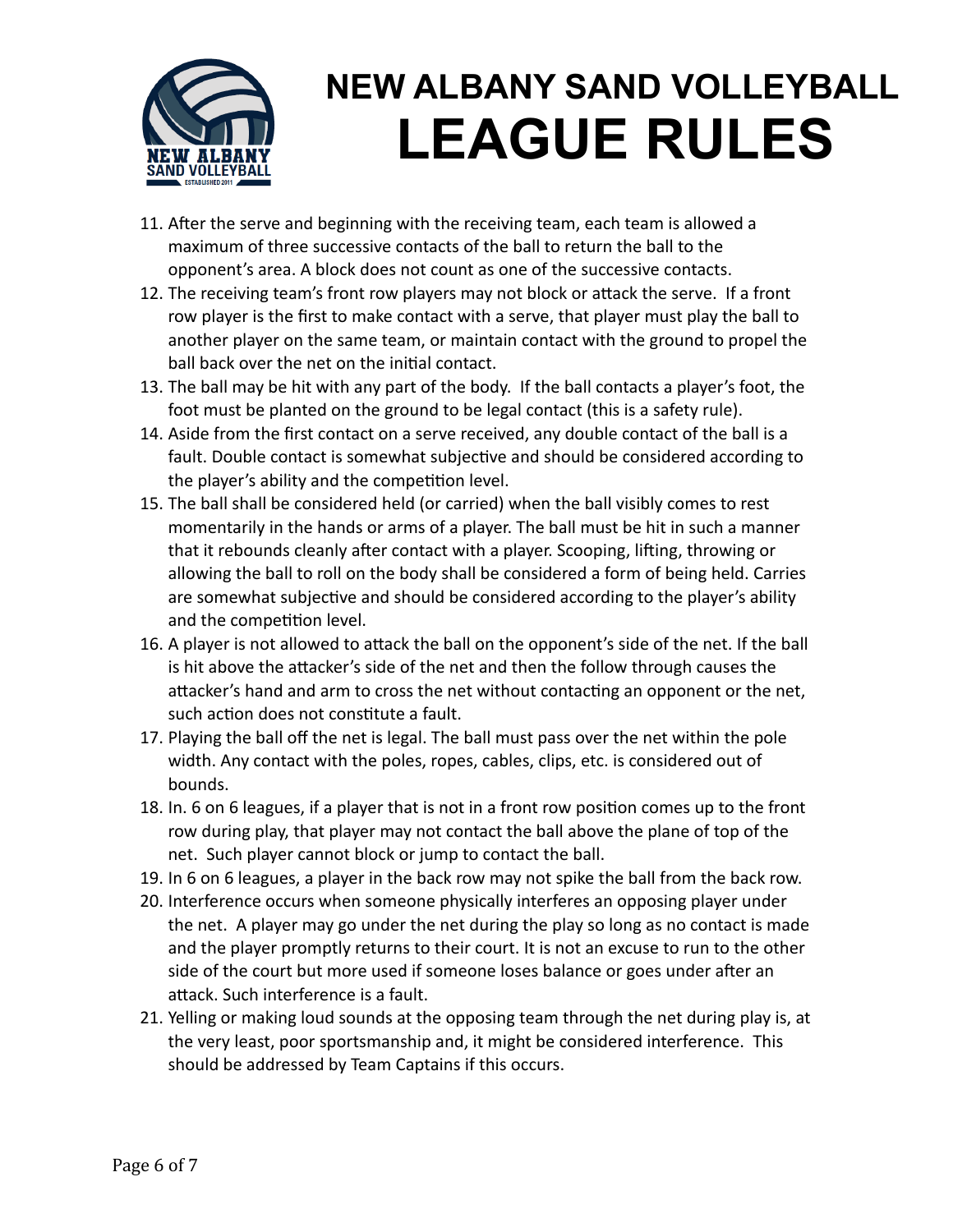

- 22. A net violation occurs any time any body part or clothing hits the net. The only exception to this rule is usually a woman's hair as it is usually longer and harder to control. A net violation results in immediate end of play and serve goes to the other team along with the point of the play.
- 23. When setting the ball in sand, the setter is granted an additional amount of contact with the ball than what indoor setting would allow. Setting contact is somewhat subjective should be only called and the competition level.
- 24. Players at no time may cross the plane above the net with any part of their body (except a follow through of a hit as noted above).
- 25. All faults shall result in the opposing team being awarded a point.
- 26. **Important:** For safety reasons any ball that travels into an adjoining court shall immediately be declared out of bounds and every effort will be made by the receiving team to not interfere with play on the adjoining court. Failure to follow this court rule could lead to unnecessary injury and the point will be award to the opposing team if a team attempts to play a ball in the adjoining court. The adjoining court shall be defined by its boundary lines. This rule does not apply if the adjoining court is vacant or if a league game is not being played.
- 27. The current playing rules of USA Volleyball will be the official playing rules of this league. Any exceptions or additions to USA Volleyball playing rules are listed above.

Rule 8: Sportsmanship

- 1. As mentioned above, the Team Captain is responsible for the actions of his or her team and their spectators. Participants and spectators are expected to display good sportsmanship toward opponents at all times.
- 2. Unsportsmanlike Conduct
	- a. Participants and spectators shall not commit acts of unsportsmanlike conduct. This includes, but is not limited to arguments with other team members or opposing team members, flagrant fouling, fighting, etc. before, during, or after a contest. No player or team shall use foul or derogatory language, threaten, or verbally abuse any other participant or intramural employee before, during or after the game.
	- b. Participation in a game for which he or she is ineligible.
	- c. No alcoholic beverages or tobacco are allowed on the property of GraceLife Church of the Nazarene. Anyone found with an alcoholic beverage will be forced to leave the property. Anyone that is suspected to be intoxicated when they arrive will not be allowed to play or watch and will be forced to leave the property.
- 3. Unsportsmanlike Conduct Penalties